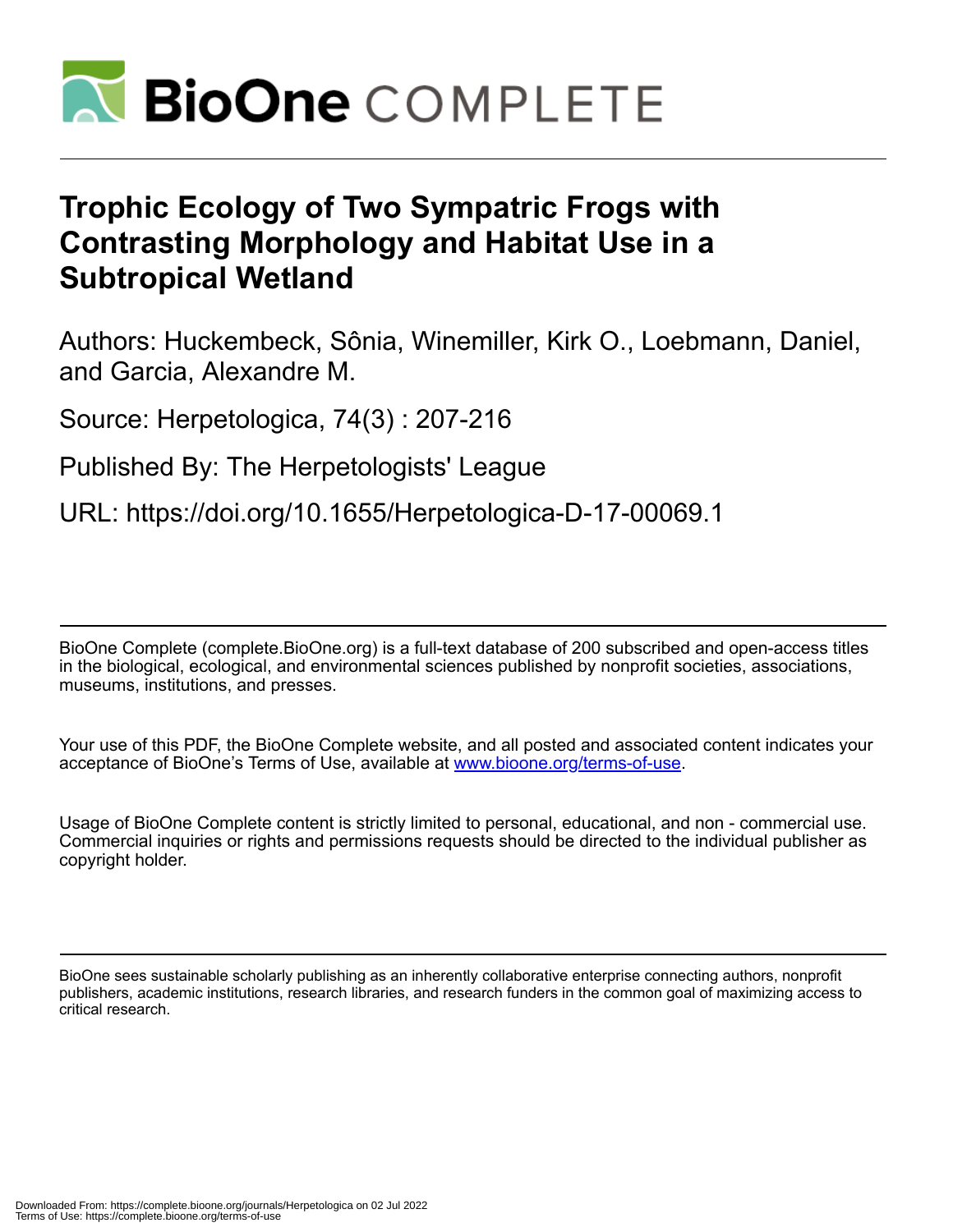# Trophic Ecology of Two Sympatric Frogs with Contrasting Morphology and Habitat Use in a Subtropical Wetland

Sônia Huckembeck<sup>1,4,5</sup>, Kirk O. Winemiller<sup>2</sup>, Daniel Loebmann<sup>3</sup>, and Alexandre M. Garcia<sup>1</sup>

 $^1$  Oceanography Institute, Universidade Federal do Rio Grande, Rio Grande, Campus Carreiros: Av. Itália km 8, Rio Grande do Sul, 96203-900, Brazil $^2$  Department of Wildlife and Fisheries Sciences, Texas A&M University,

ABSTRACT: Frog diets are influenced by multiple factors, including morphological constraints, habitat use, and seasonal variation in environmental conditions and food availability. This study combined stomach content analysis (SCA), stable isotope analysis (SIA), and estimates of prey availability to investigate the influence of body size and microhabitat use on seasonal variation of the trophic ecology of two sympatric hylids (Pseudis minuta and Scinax squalirostris). We evaluated two hypotheses: (1) the species with larger body and mouth sizes or broader use of microhabitats will have greater diet breadth, and (2) regardless of differences in morphological traits and microhabitat use, diet breadth of both species will be greater during the warmer of two periods. Pseudis minuta exhibited larger body size and mouth width and revealed broader use of microhabitats (mostly within and near major water bodies), whereas S. squalirostris had smaller body size and mouth gape and was found exclusively within or near phytotelmata (plant-held water bodies). SCA revealed that P. minuta had a more diverse diet than S. squalirostris. Only P. minuta showed temporal dietary differences, but these findings did not corroborate our prediction of greater diet diversity during the warmer and drier period when prey densities were higher. The two species had distinct carbon and nitrogen stable isotope ratios, indicating assimilation of different resources, except during the colder wetter season when their isotope spaces overlapped partially. We concluded that the two hylids did not use the same food resources on account of their differences in morphology and microhabitat use, and environmental seasonality did not influence their feeding strategies.

Key words: Anuran; Isotopic space; Prey availability; Pseudis; Scinax; Stable isotope analysis; Stomach content analysis

GIVEN their diverse life histories, feeding strategies, and microhabitats, frogs are useful for studying trophic ecology in wetlands (Hocking and Babbitt 2014). Frogs play different ecological roles throughout their ontogeny, with aquatic tadpoles consuming benthic algae and detritus, with potential to have top-down effects on aquatic primary production (Ranvestel et al. 2004). Most adult frogs use both aquatic and terrestrial habitats and consume invertebrates, and therefore might influence the flow of matter and energy between aquatic and terrestrial compartments of wetland food webs (Huckembeck et al. 2014). Wetlands tend to have high productivity and rapid nutrient cycling that support essential ecosystems services and high biodiversity, including herpetofauna (Zedler 2000). At subtropical and tropical latitudes, wetlands are influenced by rainfall and, to a lesser degree, temperature (Simioni et al. 2017), which directly affect environmental conditions, productivity, and community dynamics. During periods of low rainfall, the area of water bodies and flooded zones is reduced and aquatic organism density increases, which might increase predator–prey encounter rates and foraging success of aquatic consumers (Maltchik et al. 2007).

In addition to the influence of these extrinsic environmental factors, intrinsic factors, such as body size, morphology, and behavior, affect frog feeding (Lima and Magnusson 1998; Maneyro and da Rosa 2004). Morphological constraints on diet can influence microhabitat use and competitive interactions. For example, the presence of well-developed interdigital membranes on the hind feet and eyes positioned dorsolaterally are common features of adult anurans that forage in flooded areas (Huckembeck et al. 2012). Prior studies inferred high dietary similarity between frogs coexisting in the same habitat (Moser et al. 2017), but few studies have evaluated frog dietary overlap in relation to food availability (e.g., Toft 1980; Huckembeck et al. 2014). Even fewer studies have investigated how seasonal changes in frog trophic ecology are associated with morphology and microhabitat use (but see Gutiérrez-Cárdenas et al. 2016; Moser et al. 2017; Ordoñez-Ifarraguerri et al. 2017).

We investigated the trophic ecology of two hylids sympatric in a subtropical wetland to assess relationships of seasonal environmental variation and morphology with dietary diversity and interspecific overlap. Hylidae is the most diverse anuran family  $(\sim 982$  species) with the widest geographic distribution (distributed on all continents, except the poles; Frost 2017). Most tree frogs are arboreal, but some species are aquatic, semiaquatic, or fossorial (Macale et al. 2008). In the southern Neotropical region, Pseudis minuta and Scinax squalirostris often inhabit wetlands in sympatry, but with contrasting microhabitat use (Huckembeck et al. 2012). Pseudis minuta forages at the water–land interface, whereas S. squalirostris is more often associated with shrubs and phytotelmata in plants (Huckembeck et al. 2012; Kittel and Solé 2015). Both species are trophic generalists with diets dominated by insects and spiders (Huckembeck et al. 2014; Kittel and Solé 2015). These species differ morphologically (e.g., body size, mouth width) and anatomically (e.g., P. minuta has interdigital membranes that should enhance swimming; Macale et al. 2008; Kittel and Solé 2015).

We studied trophic ecology using stomach content analysis (SCA), stable isotope analysis (SIA), and field estimates of prey availability. During recent decades, SIA

 $^4$  PRESENT ADDRESS: Campus Carreiros: Av. Itália km 8, Rio Grande do Sul, 96203-900, Brazil

CORRESPONDENCE: e-mail, sohuckembeck@yahoo.com.br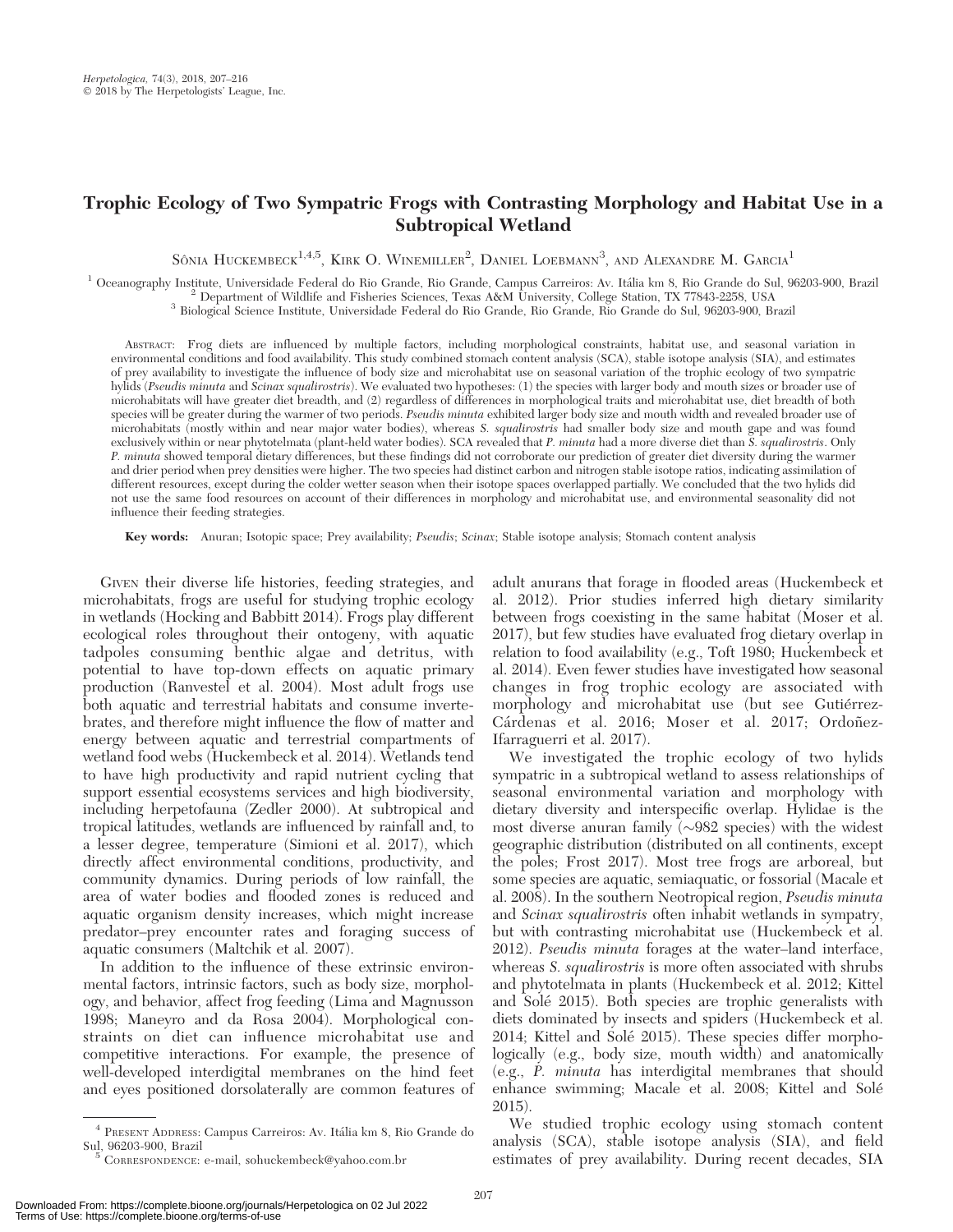

FIG. 1.—Location of the studied wetland (enclosed circle) in Lagoa do Peixe National Park (area enclosed by dotted line) within the extent of the coastal plain habitat of southern Brazil (indicated by black arrow within inset).

has become an important tool for investigating trophic ecology (Layman et al. 2012; Phillips et al. 2014), including studies of anurans (Araújo et al. 2007; Trakimas et al. 2011; Carvalho-Rocha et al. 2017). Ratios of heavier and lighter isotopes of carbon  $(^{13}C/^{12}C)$  and nitrogen  $(^{15}N/^{14}N)$  are often used to estimate the proportional assimilation of food resources into consumer tissues as well as the consumer's vertical trophic position (Peterson and Fry 1987). Stable isotope data have been used to make inferences about trophic ecology, including niche width (Bearhop et al. 2004; Jackson et al. 2011; Cloyed and Eason 2017) and interspecific niche overlap (Swanson et al. 2015). SIA has become more effective when combined with SCA, which allows a more precise and detailed description of a consumer's diet (Winemiller et al. 2011; Condini et al. 2015).

Using two sympatric hylids (P. minuta and S. squalirostris), we investigated the following questions: (1) are there differences in diet composition and food assimilation between coexisting frog species with contrasting morphology and microhabitat use; and (2) do dietary and assimilation patterns in each species change with seasons? We hypothesized that the species with the larger body and mouth sizes and broader use of microhabitats would have a more diverse diet, and that both species would undergo seasonal shifts in diet and food assimilation. More specifically, we hypothesized that, regardless of interspecific differences in morphology and microhabitat use, diets would be more diverse during the warmer and drier period when prey are more available and frog metabolic rates are higher. Aside from adding to the knowledge about the trophic ecology of Neotropical frogs that are relatively understudied, our

findings yielded insights about potential mechanisms that facilitate amphibian coexistence.

#### MATERIALS AND METHODS

#### Study Area

The study was conducted in a wetland  $(31.0651^{\circ}S,$ 50.51218W; datum WGS84) in the northern portion of the Lagoa do Peixe National Park, an area of  $\sim$ 1.63 ha (Fig. 1). The wetland contains permanent and intermittent water bodies with a maximum depth of 50 cm. Predominant terrestrial vegetation was grasses of Family Poaceae, diverse shrubs, and herbaceous plants (*Eryngium* spp.) that commonly contain phytotelmata. The dominant aquatic macrophytes were Salvinia herzogii, Azolla filiculoides, Eichhornia crassipes, and Cabomba sp. The regional climate is classified as subtropical humid. Precipitation, evapotranspiration, and temperature data were obtained from Brazil's National Institute of Meteorology (Inmet 2010). We defined a cold/wet and a warm/dry period on the basis of the mean monthly temperature, rainfall, evapotranspiration, and water surplus (net balance rainfall and evapotranspiration; Fig. 2). The cold/wet period during our study period occurred from April through September, when water temperature ranged from  $14.1^{\circ}$ C to  $19.8^{\circ}$ C. The warm/dry period occurred from October through March, when air temperature ranged from  $18.3^{\circ}$ C to  $23.7^{\circ}$ C.

### Fieldwork and Data Collection

Fieldwork was conducted monthly (1 d/mo) between April 2008 and May 2009 to sample frogs (P. minuta and Scinax squalirostris) and representative species of invertebrates and primary producers. Specimens of P. minuta and S. squalirostris were collected by hand and euthanized in an ice bath before being transported to the laboratory for examination and processing. Frogs were collected at dusk, when these anurans were most active, and each monthly survey involved 2.5 h of searching. Aquatic macroinvertebrates and macrophytes (Salvinia herzogii and Eichhornia crassipes) were sampled using a drop sampler, which was a bottomless plastic bucket covering an area of 0.045 m<sup>2</sup>. Each month, 18 samples were collected (three samples in three stands per macrophyte species). After collection, aquatic vegetation samples were washed in tap water over a 500-mm mesh sieve that retained associated macroinvertebrates. In addition to aquatic macrophytes, samples of periphyton, particulate organic matter (POM), and leaves from terrestrial plants were collected for estimation of isotopic composition of basal resources. Suspended samples of POM were obtained by filtering water through a precombusted  $(450^{\circ}$ C, 4 h) Whatman glass fiber filter (porosity = 1.2 µm) with the aid of a manual vacuum pump. Periphyton was collected by carefully scraping a thin upper layer of flocculent or consolidated sediment from substrates. Samples of terrestrial vegetation (Kyllinga vaginata and Sporobolus virginicus) were collected by clipping with scissors, and invertebrates associated with terrestrial vegetation (ants, hemipterans, spiders) were sampled using pitfall traps consisting of 500-mL cans buried in the soil and containing 100 mL of water  $(n = 10 \text{/mo})$ . A light trap also was used to collect winged insects (e.g., beetles, mosquitoes, moths). The pitfall traps and light traps were haphazardly distributed in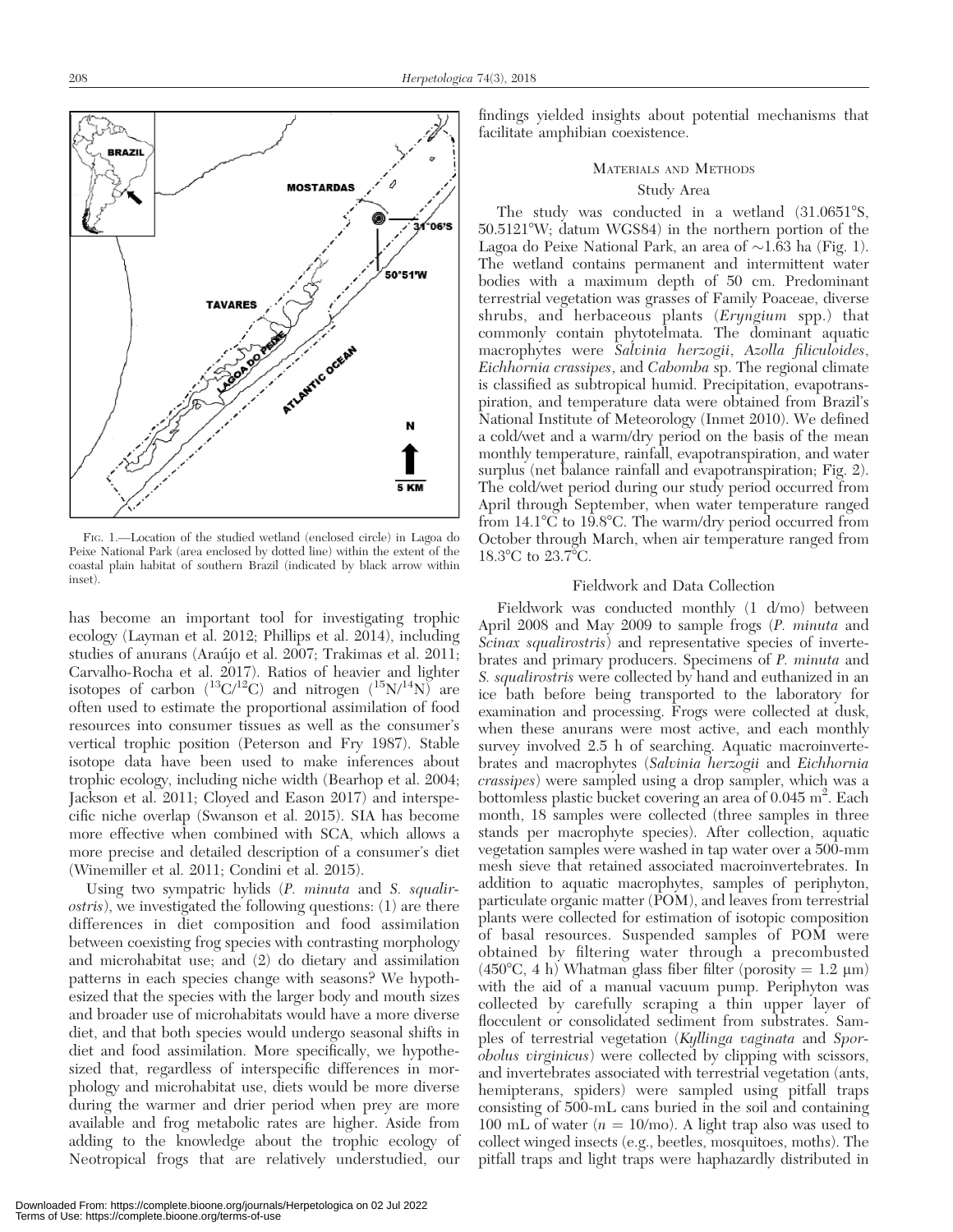

FIG. 2.—Monthly variation of temperature (°C), rainfall (mm<sup>3</sup>), and water surplus (mm) during the study period (April 2008–May 2009) at Lagoa do Peixe National Park, Brazil.

the grassland near the edge of the main water body. All samples (primary producers, invertebrates, and anurans) were stored on ice until transported to the lab where they were kept frozen until processing for SIA and SCA.

Snout–vent length (SVL,  $\pm 1$  mm) and mandibular width  $(MW, \pm 0.1 \text{ mm})$  were measured for each frog specimen, and stomachs were removed through an incision in the abdomen. Food items recovered from stomachs were preserved in 70% ethanol and later identified at the lowest feasible taxonomic level given available identification keys and degree of digestion. Partially digested prey (e.g., fragments of appendages, exoskeleton, or muscle tissue) were classified as animal remains. Following Huckembeck et al. (2014), we estimated the numerical abundance of each prey category in each stomach and its area when spread in a Petri dish (with thickness  $\sim$ 1 mm and eliminating empty spaces) with the bottom marked in a grid with  $1-mm<sup>2</sup>$ squares.

Each frog specimen was dissected to obtain samples of muscle tissue  $\langle$  5 g) from the posterior limb. Because of their small size  $(<10$  mm), invertebrates could not be dissected to obtain sufficient samples of pure muscle tissue; therefore, invertebrates were processed whole for SIA. Macrophyte leaf samples were rinsed with distilled water and placed in a sterile Petri dish, then dried in an oven at 608C (for 48 h) before being ground into a fine powder with a mortar and pestle, and placed in Eppendorf tubes for storage. Powdered material was weighed (1 to 3 mg), pressed into ultrapure tin capsules (Costech Analytical Technologies), and sent to the Analytical Chemistry Laboratory of the Institute of Ecology, University of Georgia, for analysis of carbon and nitrogen stable isotope ratios. We compared our samples against the carbon and nitrogen standards of marine sedimentary limestone and atmospheric nitrogen, respectively (Peterson and Fry 1987). On the basis of the SD of internal standard replicate samples, analytical precision was  $0.14\%$  and  $0.13\%$  for carbon and nitrogen stable isotope ratios, respectively.

#### Analysis of Microhabitat Use and Morphology

To evaluate habitat use by the two frog species, we followed the characterization of microhabitats performed by Huckembeck et al. (2012) that included the following parameters: vegetation spatial coverage (% grasses, shrubs, phytotelmata plants, and aquatic plants); average height of the vegetation (cm); average water depth (cm); substrate type (dry, wet, flooded, or underwater); and average distance from a water body (cm). Relative frequencies of occurrence of both species in each microhabitat were evaluated with chisquare tests (Zar 1994). Differences in SVL and MW between species, and warmer vs. colder periods, were assessed by the Mann–Whitney U-test. Data were examined for normality (Kolmogorov–Smirnov tests), homoscedasticity (F-tests), and independence (autocorrelations of residuals; Hammer 2017).

#### Analysis of Diet and Prey Availability

Food items encountered during SCA were quantified by the prey-specific index of relative importance (%PSIRI) adapted from Brown et al. (2012), according to the formula:

$$
\%\mathrm{PSIRI} = \%\mathrm{FO}(\%\mathrm{NP}_i + \%\mathrm{AP}_i)/2,
$$

where  $\%$  FO is the relative frequency of occurrence of item i based on all stomachs;  $\mathcal{W}(\mathbf{N})$  is the relative abundance of prey *i* based on its numerical abundance; and  $\%AP_i$  is the relative abundance of prey i based on the its estimated area. Relative abundance values were calculated as the number or area of item i divided by the number of stomachs containing item i.

Frog diet diversity was calculated by Shannon's index, H  $= -\sum p_i(\log p_i)$ , where  $p_i$  is the proportion (by area) of each prey item found in the diet. Potential differences in H values within species, between seasons, and between species were evaluated by the diversity t-test (Hammer 2017). We also calculated interspecific dietary overlap on the basis of Pianka's index:

$$
Ojk = Okj = \left(\sum [p_{ij} \times p_{ik}]\right) / \sqrt{\left(\sum [p_{ij^2} \times p_{ik^2}]\right)},
$$

where  $p_{ij}$  and  $p_{ik}$  are the proportions (by area) of food item i consumed by species  $j$  and  $k$ , respectively. Differences in prey availability (based on prey abundance and diversity) were evaluated by the student's  $t$ -test and diversity  $t$ -test (Hammer 2017).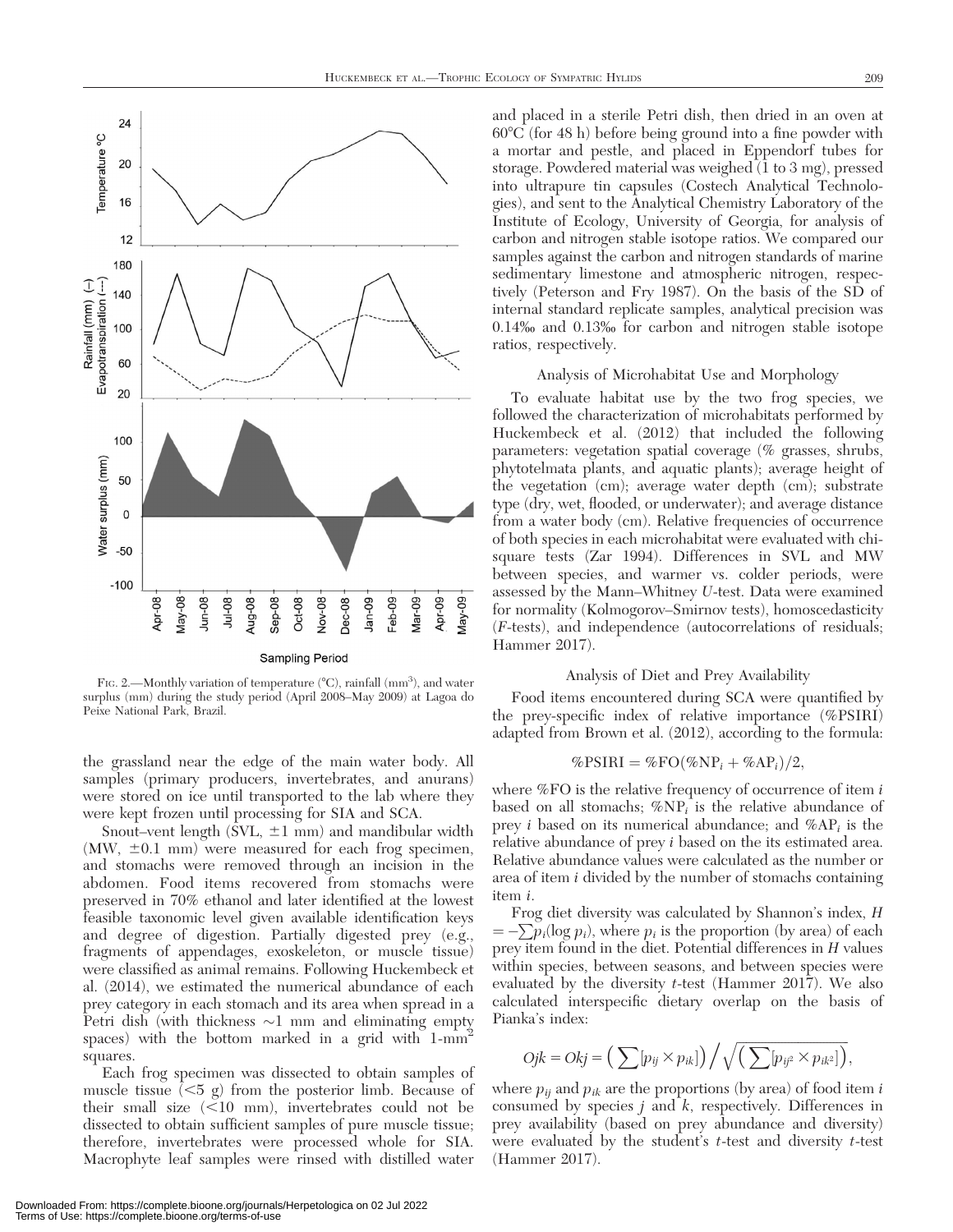#### Analysis of Stable Isotope Ratios

To verify the assumption that the isotopic composition of consumer muscle tissue was derived from food assimilated during periods when consumers and resources were collected together (Phillips et al. 2014), we only analyzed isotopic composition of frogs sampled during the final 3 mo of both cold/wet and warm/dry periods. To evaluate patterns of isotopic variation within and between species and periods, we constructed biplots of  $\delta^{13}C$  vs.  $\delta^{15}N$  for frogs, representative prey, and dominant aquatic and terrestrial basal sources. The statistical significance of differences between average values of  $\delta^{13}$ C and  $\delta^{15}$ N was evaluated with the Mann–Whitney U-test. The relative importance of material assimilated by frogs from various prey and basal food sources and relative vertical trophic positions of the two frog species in the food web were indicated by  $\delta^{13}C$  and  $\delta^{15}$ N values, respectively. Following Phillips et al. (2014), food sources with similar isotopic values were pooled together to achieve better resolution in the isotopic mixing models used to estimate assimilation of material from sources. Therefore, when the variability (SD) around the average  $\delta^{13}$ C values of a prey group (e.g., Aranea) was high  $(SD > 2.85)$ , the group was divided using a nonhierarchical cluster-analysis K-means (Hammer 2017). We attributed this variability to the diversity of species that compose each group. This procedure resulted in most prey taxa being divided into two groups, one relatively depleted (D) and one enriched  $(E)$  in <sup>13</sup>C (e.g., Araneae-D vs. Araneae-E; Table 1). We used Mann–Whitney U-tests to assess the statistical significance of differences in prey isotopic values between periods. On the basis of isotopic similarity, basal production sources aggregated into two groups: aquatic producers (aquatic and emergent macrophytes, POM, and periphyton) and terrestrial producers (plants with C<sub>4</sub> photosynthesis). Fully terrestrial  $C_3$  plants were uncommon in the riparian zone of the wetland and, therefore, were not included in the sampling.

Relative contributions of food sources to the biomass of the two anuran species, expressed as 95% credibility intervals, were estimated using a Bayesian isotopic mixing model as implemented in the Stable Isotope Analysis in R program (SIAR; Parnell et al. 2010). On the basis of the  $\delta^{13}$ C- $\delta^{15}$ N biplots in which we visualized the spatial trends in the isotopic composition of frogs and their stomach contents, we considered the following resources for the mixing model: Araneae depleted, Odonata, Coleoptera depleted, and Coleoptera enriched for P. minuta; Araneae depleted, Araneae enriched, and Coleoptera enriched for Scinax squalirostris. Mixing models were fit using the Markov chain Monte Carlo method, which generates simulations of the resource contribution to the anurans. These simulations were generated using a Dirichlet prior distribution (Parnell et al. 2010). Each model was run on the basis of 500,000 iterations, discarding the first 50,000 because they are considered noninformative for guiding simulations. We used the mean values  $(\pm 1 \text{ SD})$  for trophic discrimination factor as determined for postmetamorphic anurans ( $\delta^{13}C$ : 1.13  $\pm$ 0.50‰;  $\delta^{15}N$ : 2.56 ± 0.50‰; Cloyed et al. 2015; Appendix).

The isotopic space (i.e., areas occupied in C-N isotopic space; Newsome et al. 2007) of each frog species was plotted as a standardized ellipse area corrected for small samples

(SEAc) using the program Stable Isotope Bayesian Ellipses in R (SIBER; Jackson et al. 2011). SEAc is unaffected by bias associated with sample size, allowing comparison among groups with distinct sample sizes (Jackson et al. 2011). Overlap between isotopic spaces was calculated between periods and species and reported as a percentage of each SEAc (asymmetrical overlap; Albernaz et al. 2016).

# **RESULTS**

#### Morphological Traits and Microhabitat Use

Forty-three P. minuta specimens (20 from the warm/dry and 23 from the cold/wet period) and 21 S. squalirostris specimens (11 from the warm/dry and 10 from the cold/wet period) were collected in the wetland. The values for body size and mouth width were both greater in P. minuta ( $SVL =$  $29.6 \pm 4.9$  mm, MW =  $10.35 \pm 1.60$  mm) than in S. squalirostris (SVL =  $22.2 \pm 2.1$  mm, MW =  $6.40 \pm 0.90$ mm; SVL:  $U = 36$ ,  $z = -5.33$ ,  $P < 0.001$ ; MW:  $U = 7.5$ ,  $z =$  $-3.79$ ,  $P < 0.001$ ). Values for SVL and MW in *P. minuta* were similar between periods (SVL:  $U = 177.50$ ,  $z = -0.83$ ,  $P > 0.40$ ; MW:  $U = 42.50$ ,  $z = -0.32$ ,  $P > 0.74$ ). The mean SVL of S. squalirostris was greater during the warm/dry period (23.0  $\pm$  0.7 mm) than the cold/wet period (20.2  $\pm$  3.1 mm;  $U = 72$ ,  $z = -2.44$ ,  $P < 0.01$ ).

We observed interspecific differences in microhabitat use. Most specimens of S. *squalirostris* were captured on or near plants containing phytotelmata (13 occurrences vs. 3.5 expected at random;  $\chi^2 = 25.78$ , df = 4, P < 0.0001), with only one specimen captured from aquatic macrophytes (1 occurrence vs. 3.5 expected;  $\chi^2 = 1.78$ , df = 4, P < 0.0001). In contrast, all P. minuta were captured from aquatic microhabitats, including floating macrophytes and wetted margins of the main water body, and none was observed on plants bearing phytotelmata.

#### SCA and Prey Availability

Regardless of the study period, the diversity of diet differed between the two frog species (cold/wet:  $t = 18.98$ , df  $= 119.61, P < 0.001$ ; warm/dry:  $t = 13.05, df = 58.03, P <$ 0.001; Table 1), with P. minuta having greater diet diversity (cold/wet:  $H = 2.08$ ; warm/dry:  $H = 1.89$ ) than S. squalirostris (cold/wet:  $H = 0.26$ ; warm/dry:  $H = 0.34$ ). Interspecific dietary overlap was low in both periods (cold/ wet:  $O_{ij} = 0.12$ ; warm/dry:  $O_{ij} = 0.17$ ).

For both frog species, diet diversity did not differ between study periods (P. minuta:  $t = -1.59$ ,  $df = 87.79$ , P  $> 0.11$ ; S. squalirostris:  $t = -0.31$ , df = 21.19,  $P > 0.75$ ). Proportional consumption of prey categories varied between periods for *P. minuta*: Araneae (%PSIRI = 14.96), Coleoptera (%PSIRI = 9.65), and Hymenoptera (%PSIRI  $= 8.14$ ) were predominant in the diet during the cold/wet season, whereas Odonata (%PSIRI  $=$  17.19), Hemiptera  $(\%$ PSIRI = 16.20), and Coleoptera (%PSIRI = 10.88) were more important in the diet during the warm/dry period. In contrast, diet composition of S. squalirostris revealed relatively little temporal variation. Hemiptera was the more important prey in the diet of S. squalirostris during both seasons (%PSIRI, cold/wet =  $22.36$ ; warm/dry = 18.80; Table 1).

Prey abundance in the wetland was greater during the warm/dry period ( $t = -1.92, P < 0.05$ ), but prey diversity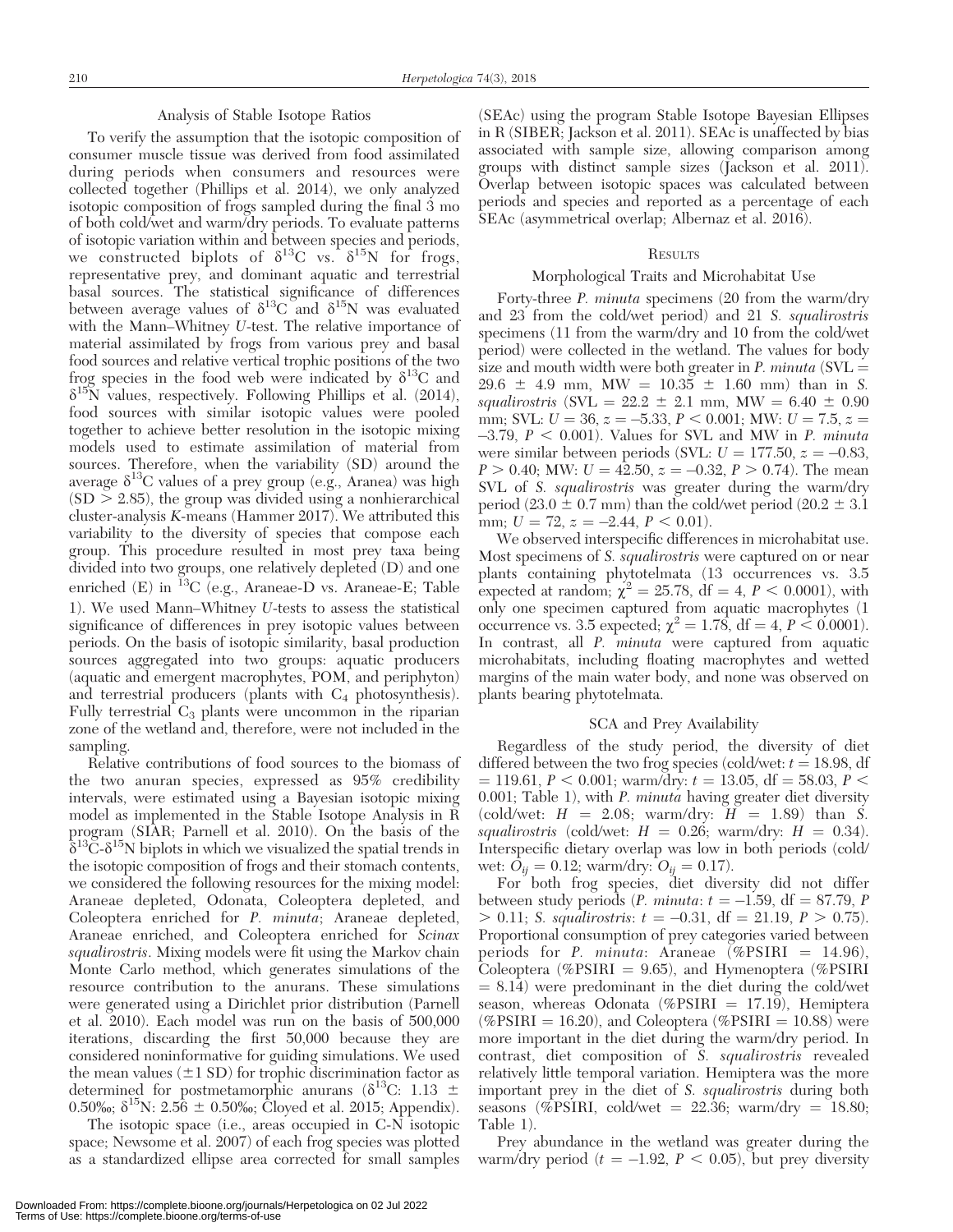|                       | Pseudis minuta       |                 |                     |        |                     |                 |        |        |  |  |  |
|-----------------------|----------------------|-----------------|---------------------|--------|---------------------|-----------------|--------|--------|--|--|--|
| Food items            |                      |                 | Cold/wet $(n = 23)$ |        | Warm/dry $(n = 20)$ |                 |        |        |  |  |  |
|                       | <b>FO</b>            | $\%\mathrm{NP}$ | $\%$ AP             | %PSIRI | FO.                 | %NP             | $\%AP$ | %PSIRI |  |  |  |
| Araneae               | 0.30                 | 8.38            | 8.24                | 14.96  | 0.15                | 6.94            | 6.21   | 5.40   |  |  |  |
| Cladocera             |                      |                 |                     |        | 0.05                | 6.94            | 0.53   | 1.02   |  |  |  |
| Coleoptera            | 0.22                 | 6.84            | 8.16                | 9.65   | 0.20                | 8.67            | 11.17  | 10.88  |  |  |  |
| Diptera               | 0.09                 | 12.21           | 6.69                | 4.86   | 0.10                | 10.40           | 4.70   | 4.14   |  |  |  |
| Gastropoda            | 0.04                 | 4.89            | 0.69                | 0.72   |                     |                 |        |        |  |  |  |
| Hemiptera             | 0.13                 | 4.89            | 3.07                | 3.07   | 0.45                | 10.79           | 2.34   | 16.20  |  |  |  |
| Hydracarina           | 0.09                 | 4.89            | 0.17                | 1.30   | 0.10                | 6.94            | 0.18   | 1.95   |  |  |  |
| Hymenoptera           | 0.17                 | 12.21           | 3.60                | 8.14   | 0.20                | 6.94            | 2.44   | 5.14   |  |  |  |
| Isopoda               | 0.04                 | 4.89            | 0.52                | 0.70   | 0.10                | 13.87           | 4.70   | 5.09   |  |  |  |
| Lepidoptera           | 0.04                 | 4.89            | 0.35                | 0.67   |                     |                 |        |        |  |  |  |
| Odonata               | 0.04                 | 4.89            | 4.34                | 1.19   | 0.20                | 6.94            | 24.43  | 17.19  |  |  |  |
| Orthoptera            | 0.04                 | 4.89            | 26.06               | 3.98   | 0.05                | 6.94            | 26.60  | 4.60   |  |  |  |
| Ostracoda             | 0.13                 | 4.89            | 0.17                | 1.95   |                     |                 |        |        |  |  |  |
| Trichoptera           | 0.04                 | 4.89            | 8.69                | 1.75   |                     |                 |        |        |  |  |  |
| Others (unidentified) |                      |                 |                     |        |                     |                 |        |        |  |  |  |
| Animal remains        | 0.74                 | 6.61            | 11.69               | 40.02  | 0.45                | 7.71            | 4.89   | 15.53  |  |  |  |
| Plant remains         | 0.13                 | 4.89            | 8.86                | 5.30   | 0.25                | 6.94            | 11.81  | 12.85  |  |  |  |
| Eggs                  | 0.04                 | 4.89            | 8.69                | 1.75   |                     |                 |        |        |  |  |  |
|                       | Scinax squalirostris |                 |                     |        |                     |                 |        |        |  |  |  |
|                       | Cold/wet $(n = 10)$  |                 |                     |        | Warm/dry $(n = 11)$ |                 |        |        |  |  |  |
| Food items            | $_{\rm FO}$          | %NP             | $\%$ AP             | %PSIRI | $_{\rm FO}$         | $\%\mathrm{NP}$ | $\%AP$ | %PSIRI |  |  |  |
| Diptera               | 0.25                 | 8.21            | 0.48                | 2.54   |                     |                 |        |        |  |  |  |
| Hemiptera             | 0.17                 | 24.63           | 71.93               | 18.80  | 0.20                | 19.05           | 71.93  | 22.36  |  |  |  |
| Hydracarina           | 0.17                 | 12.31           | 0.72                | 2.54   | 0.20                | 19.05           | 2.88   | 5.39   |  |  |  |
| Hymenoptera           | 0.17                 | 12.31           | 0.72                | 2.54   | 0.40                | 28.57           | 2.16   | 15.10  |  |  |  |
| Isopoda               | 0.92                 | 2.24            | 0.39                | 2.82   |                     |                 |        |        |  |  |  |
| Others (unidentified) |                      |                 |                     |        |                     |                 |        |        |  |  |  |
| Animal remains        | 0.92                 | 40.30           | 25.76               | 70.76  | 0.80                | 33.33           | 24.81  | 57.16  |  |  |  |
|                       |                      |                 |                     |        |                     |                 |        |        |  |  |  |

TABLE 1.—Relative importance of food items, as measured by frequency of occurrence (FO), numerical percentage (%NP), and area percentage (%AP), and prey-specific index of relative importance (%PSIRI) in diets of Pseudis minuta and Scinax squalirostris during cold and warm periods at the wetland of Lagoa do Peixe National Park. Bold font indicates highest %PSIRI values for each period.

was higher during the cold/wet period (cold/wet,  $H = 2.79$ ; warm/dry,  $H = 2.59$ ;  $t = 4.87$ ,  $P < 0.0001$ ; Fig. 3).

## Isotopic Variability and Food Assimilation

Relative positions of the two frog species and their prey in the  $\delta^{13}C-\delta^{15}N$  biplot indicated interspecific differences in assimilation of carbon and nitrogen from prey and basal sources (Fig. 4). Mean  $\delta^{13}C$  values of P. minuta ranged from -26.64 to -22.28% during the cold/wet period, and from  $-25.08$  to  $-21.79\%$  during the warm/dry period (Fig. 4A). These values were similar between periods ( $U = 66$ ,  $z =$  $-0.68$ ,  $P > 0.49$ ; Table 2), and largely reflected isotopic values of important prey that varied between seasons (Fig. 4A). Mean  $\delta^{15}N$  values of *P. minuta* differed between study periods ( $U = 36$ ,  $z = -2.21$ ,  $P < 0.02$ ; Fig. 4A), and ranged from 5.66 to 7.48% during the cold/wet period and 4.25 to 7.13% during the warm/dry period.

Mean  $\delta^{13}$ C values of S. *squalirostris* differed between periods  $(U = 9, z = -2.32, P < 0.01;$  Table 2), with values ranging from -23.53 to -19.35% during the cold/wet period and from  $-20.84$  to  $-17.28%$  during the warm/dry period (Fig. 4B). Mean  $\delta^{15}N$  values of S. squalirostris differed between periods ( $U = 13$ ,  $z = -2.09$ ,  $P < 0.03$ ; Table 2), with values ranging from 6.16 to 7.51% during the cold/wet period and from 3.08 to 7.24% during the warm/dry period (Fig. 4B).

Carbon isotope ratios of aquatic producers during both periods (cold/wet =  $-27.26 \pm 2.49$ %; warm/dry =  $-29.68 \pm$ 1.91%) were lower than those of terrestrial producers (cold/

wet  $= -13.91 \pm 2.40\%$ ; warm/dry  $= -10.52 \pm 2.40\%$ ; Fig. 4). Average  $\delta^{13}C$  and  $\delta^{15}N$  values were similar between periods for any insect prey group (Table 2).

Proportional assimilation of food resources by frogs was estimated using isotopic mixing models. Pseudis minuta had a similar pattern of prey assimilation during the two periods (Fig. 5). Odonata-E was estimated to be the prey assimilated in greatest proportions by P. minuta during the cold/wet period (95% Bayesian credibility interval  $= 12-61\%$ ), followed by Coleoptera-E (30–59%) and Araneae-D (0– 42%). This species assimilated prey in similar proportions during the warm/dry period. In contrast, *S. squalirostris* 



FIG. 3.—Mean  $(\pm 1$  SD) number of individual invertebrate taxa obtained from surveys conducted during cold/wet (A) and warm/dry (B) periods at the wetland in Lagoa do Peixe National Park, Brazil. Data were square-root transformed.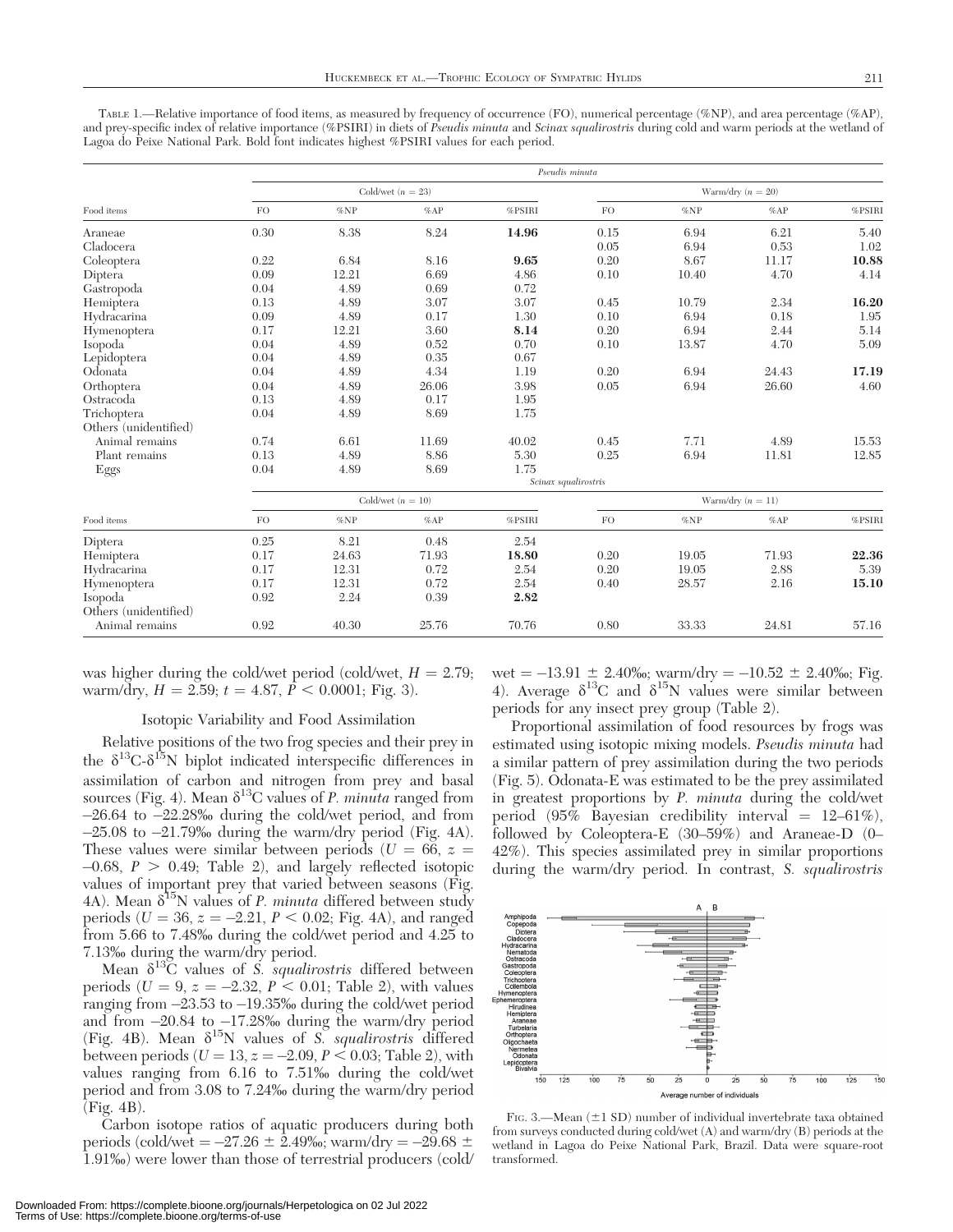| Group                | $\delta^{13}C$   |                   |                  |                   |             | $\delta^{15}N$   |                 |                  |                  |             |
|----------------------|------------------|-------------------|------------------|-------------------|-------------|------------------|-----------------|------------------|------------------|-------------|
|                      | Cold/wet         |                   | Warm/dry         |                   |             | Cold/wet         |                 | Warm/dry         |                  |             |
|                      | $\boldsymbol{n}$ | Mean $\pm$ SD     | $\boldsymbol{n}$ | Mean $\pm$ SD     | $P$ -values | $\boldsymbol{n}$ | $Mean \pm SD$   | $\boldsymbol{n}$ | $Mean \pm SD$    | $P$ -values |
| Amphibians           |                  |                   |                  |                   |             |                  |                 |                  |                  |             |
| Pseudis minuta       | 8                | $-23.74 \pm 1.31$ | 20               | $-23.22 \pm 0.96$ | 0.49        | 8                | $6.46 \pm 0.72$ | 20               | $5.67 \pm 0.79$  | 0.03        |
| Scinax squalirostris | 10               | $-21.64 \pm 1.74$ | 7                | $-19.25 \pm 1.15$ | 0.02        | 10               | $6.79 \pm 0.49$ | 7                | $5.58 \pm 1.36$  | 0.04        |
| Prev                 |                  |                   |                  |                   |             |                  |                 |                  |                  |             |
| Araneae D            | 4                | $-27.39 \pm 1.44$ | $\mathcal{S}$    | $-27.55 \pm 1.98$ | 0.86        | 4                | $5.83 \pm 0.84$ | 3                | $4.7 \pm 0.53$   | 0.15        |
| Araneae E            | 5                | $-17.46 \pm 2.79$ | 11               | $-19.46 \pm 1.77$ | 0.26        | 5                | $7.36 \pm 2.03$ | 11               | $6.28 \pm 1.2$   | 0.28        |
| Coleoptera D         | $\overline{2}$   | $-29.87 \pm 2.05$ | 6                | $-25.55 \pm 2.43$ |             | $\overline{2}$   | $1.95 \pm 2.48$ | 6                | $5.59 \pm 2.48$  |             |
| Coleoptera E         | 3                | $-21.13 \pm 2.54$ | 3                | $-15.42 \pm 2.42$ | 0.15        | 3                | $4.97 \pm 1.53$ | 3                | $7.40 \pm 1.34$  | 0.39        |
| Hemiptera D          | 4                | $-27.49 \pm 0.8$  | $\mathbf{2}$     | $-27.76 \pm 1.14$ |             | 4                | $3.85 \pm 1.16$ | $\mathbf 2$      | $3.30 \pm 1.51$  |             |
| Hemiptera E          | 5                | $-21.64 \pm 0.88$ | $\mathbf{2}$     | $-22.00 \pm 1.22$ |             | 5                | $4.61 \pm 0.26$ | $\overline{2}$   | $4.40 \pm 0.42$  |             |
| Odonata D            | 3                | $-28.39 \pm 1.49$ |                  |                   |             | 3                | $4.50 \pm 0.05$ |                  |                  |             |
| Odonata E            |                  | $-17.52 \pm 2.21$ | $\overline{5}$   | $-23.54 \pm 2.02$ |             |                  |                 | $\overline{5}$   | $4.21 \pm 1.46$  |             |
| Orthoptera D         | $\mathbf{2}$     | $-14.50 \pm 1.53$ |                  |                   |             | 2                | $5.34 \pm 1.15$ |                  |                  |             |
| Orthoptera E         | 6                |                   |                  |                   |             | 6                | $5.03 \pm 1.75$ |                  |                  |             |
| Producers            |                  |                   |                  |                   |             |                  |                 |                  |                  |             |
| Aquatic              | 13               | $27.26 \pm 2.49$  | 5                | $-29.68 \pm 1.91$ | 0.09        | 13               | $0.97 \pm 0.83$ | 5                | $-0.55 \pm 1.64$ | 0.1         |
| Terrestrial          | $\overline{2}$   | $-13.91 \pm 2.4$  | $\overline{2}$   | $-10.52 \pm 2.4$  |             | $\overline{2}$   | $0.03 \pm 0.23$ | $\overline{2}$   | $-0.30 \pm 0.23$ |             |

TABLE 2.—Number of samples (n), mean ( $\pm 1$  SD) values for  $\delta^{13}C$  and  $\delta^{15}N$ , and P-values from Mann–Whitney U-tests comparing mean isotopic values of frogs and their prey in the wetland of Lagoa do Peixe National Park.

assimilated prey in different proportions during the two periods. During the cold/wet period, Coleoptera-E was assimilated in greatest proportions (37–86%), followed by Araneae-D (11–47%) and Araneae-E (0–22%). Coleoptera-E, Araneae-D, and Araneae-E made similar contributions to S. squalirostris biomass during the warm/dry period (9–58%, 10–56%, and 1–57%, respectively; Fig. 5).

Both frog species showed shifts in the relative position and size of their isotopic spaces between survey periods (Fig. 6). Pseudis minuta had a larger isotopic space during the cold/wet period (SEAc  $=$  3.41 for cold/wet, 2.45 for warm/ dry), and ellipses of the two periods overlapped in isotopic space (Fig. 6). In contrast, the isotopic space occupied by S. squalirostris was greater during the warm/dry period (SEAc  $=$  5.88 for warm/dry, 2.45 for cold/wet). The two periods had little overlap within isotopic space, with separation mostly





FIG. 4.—Mean values ( $\pm 1$  SD) for  $\delta^{13}$ C and  $\delta^{15}$ N in sympatric frogs (squares: Pseudis minuta [A] and Scinax squalirostris [B]) and their potential prey (circles) during the cold period (open symbols) and the warm period (filled symbols) at the wetland in Lagoa do Peixe National Park, Brazil. ARA- $D =$  Araneae-depleted, ARA-E = Araneae-enriched, COL- $D =$  Coleopteradepleted, COL- $\bar{E}$  = Coleoptera enriched, HEM-D = Hemiptera-depleted,  $HEM-E =$  Hemiptera-enriched, ODO-D = Odonata-depleted, ODO-E = Odonata-enriched, ORT-D = Orthoptera-depleted, ORT- $E =$  Orthopteraenriched,  $AQU =$  aquatic producers, and  $TER =$  terrestrial producers.

FIG. 5.—Relative contribution of potential prey to biomass of Pseudis minuta ( $A = cold/wet$  period;  $B = warm/dry$  period) and Scinax squalirostris  $(C = cold/wet period; D = warm/dry period)$  at the wetland in Lagoa do Peixe National Park, Brazil. Bayesian credible intervals of the feasible contributions of each prey category: 50% (dark gray), 75% (medium gray), and  $95\%$  (pale gray). ARA-D = Araneae-depleted, ARA-E = Araneaeenriched,  $\overrightarrow{COL-D} = \text{Coleoptera-depleted}, \overrightarrow{COL-E} = \text{Coleoptera enriched},$  $ODO-D = Odonata-depleted.$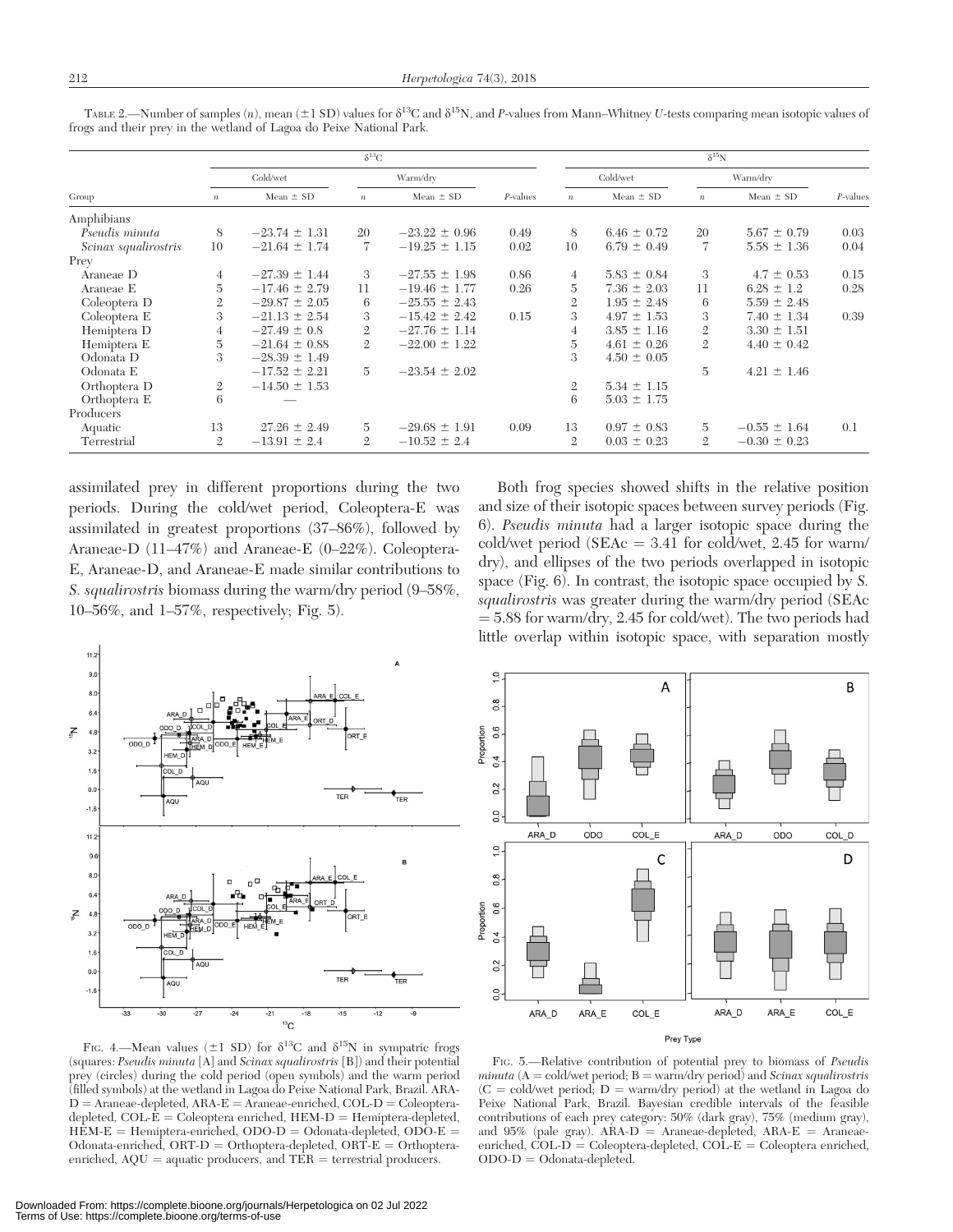

FIG. 6.—Isotopic niche space of Pseudis minuta (A) and Scinax squalirostris (B) during the cold/wet period (gray circles) and the warm/ dry period (black triangles) at the wetland in Lagoa do Peixe National Park, Brazil.

along the  $\delta^{13}$ C axis, with the cold/wet-period having lower values (Fig. 6). Overlap between isotopic ellipses of the two periods was much lower for S. squalirostris (0.008) than for P. minuta (0.86). This finding indicated that the resources assimilated by P. minuta had similar isotopic composition during both periods, whereas the resources assimilated by S. squalirostris varied between periods (Fig. 6). There was interspecific overlap in isotopic spaces of the two anurans during only the cold/wet period (asymmetrical overlap  $=$  $17.64\%$  for P. minuta,  $20.68\%$  for S. squalirostris).

#### **DISCUSSION**

Our findings support the hypothesis that among sympatric frog species, those that have a larger body and mouth gape and that use a greater array of microhabitats should have a broader trophic niche. Prior studies have suggested that anurans representing several families exhibit a correlation between body size and diet composition, with larger individuals consuming larger prey and having greater volumes of stomach contents (Kittel and Sole 2015). Our ´ findings are consistent with patterns observed for hylid frogs inhabiting a permanent pond in southern Brazil (Miranda et al. 2006). Pseudis minuta is larger, occurred in a wider range of microhabitats, and, as predicted, had a more diverse diet than S. squalirostris. Pseudis minuta often was captured from aquatic microhabitats, including floating macrophytes, but sometimes could be found in terrestrial microhabitats of riparian areas (Huckembeck et al. 2012). In our study system, P. minuta was not associated with herbaceous plants bearing phytotelmata. Scinax squalirostris had a more restricted distribution and was usually captured from plants growing along the wetland margin, either within, or in proximity to, phytotelmata. Similar to our findings, an investigation of hylids inhabiting wetlands in Colombia found interspecific differences in microhabitat use and diet that were associated with variation in body size (Muñoz-Guerrero et al. 2007). Other studies have concluded high niche overlap among frogs sharing the same habitat in tropical and subtropical forests (Toft 1980; Wu et al. 2005). In addition to being larger, Pseudis has traits that are adaptive in aquatic habitats, such as interdigital membranes on the hind feet and the absence of digital pads that are possessed by most hylids (Huckembeck et al. 2014). Scinax lacks interdigital membranes on the hind feet and possesses digital pads typical of tree frogs.

Contrary to our prediction, the isotopic space occupied by the smaller species, S. squalirostris, was larger than that occupied by the larger species. Large isotopic variation among prey inhabiting phytotelmata could explain this pattern. Phytotelmata in subtropical wetlands harbor diverse assemblages of terrestrial and semiaquatic invertebrates (Campos 2010). Given that invertebrates can exhibit substantial variation in their isotopic values over small spatial scales in systems with high environmental heterogeneity (e.g., Willson et al. 2010), we suggest that large levels of isotopic variation might exist among invertebrates from phytotelmata.

Results from SCA did not provide strong evidence corroborating our hypothesis that diets of both frogs would be more diverse during the warm/dry period. We also disregard the influence of body size on the diet between the periods. Scinax squalirostris was greater in the warm/dry period, but we did not consider this minor difference  $\langle \leq 3 \rangle$ mm) biologically significant. Diets of both species were fairly consistent during the two survey periods. The relative importance of only a few prey categories varied seasonally within the diet of P. minuta, and Hemiptera were dominant in the diet of S. squalirostris during both periods. In contrast, the diet of a hylid (Boana pulchella) inhabiting ponds in temperate southern Uruguay varied among microhabitats and seasons (Maneyro and da Rosa 2004). Our dietary results should be interpreted with caution, because sample sizes for SCA were small, and some of the material recovered from stomachs was in an advanced state of digestion, especially during the cold/wet period.

Stable isotope analysis did not show differences in proportions of prey assimilated by P. minuta during the two periods. In contrast, S. squalirostris revealed betweenperiod differences in the proportional assimilation of prey categories. The isotope space occupied by S. squalirostris during the warm/dry period was more than double the size of that occupied during the cold/wet period, with higher values of  $\delta^{13}$ C during the warmer period. We speculate that this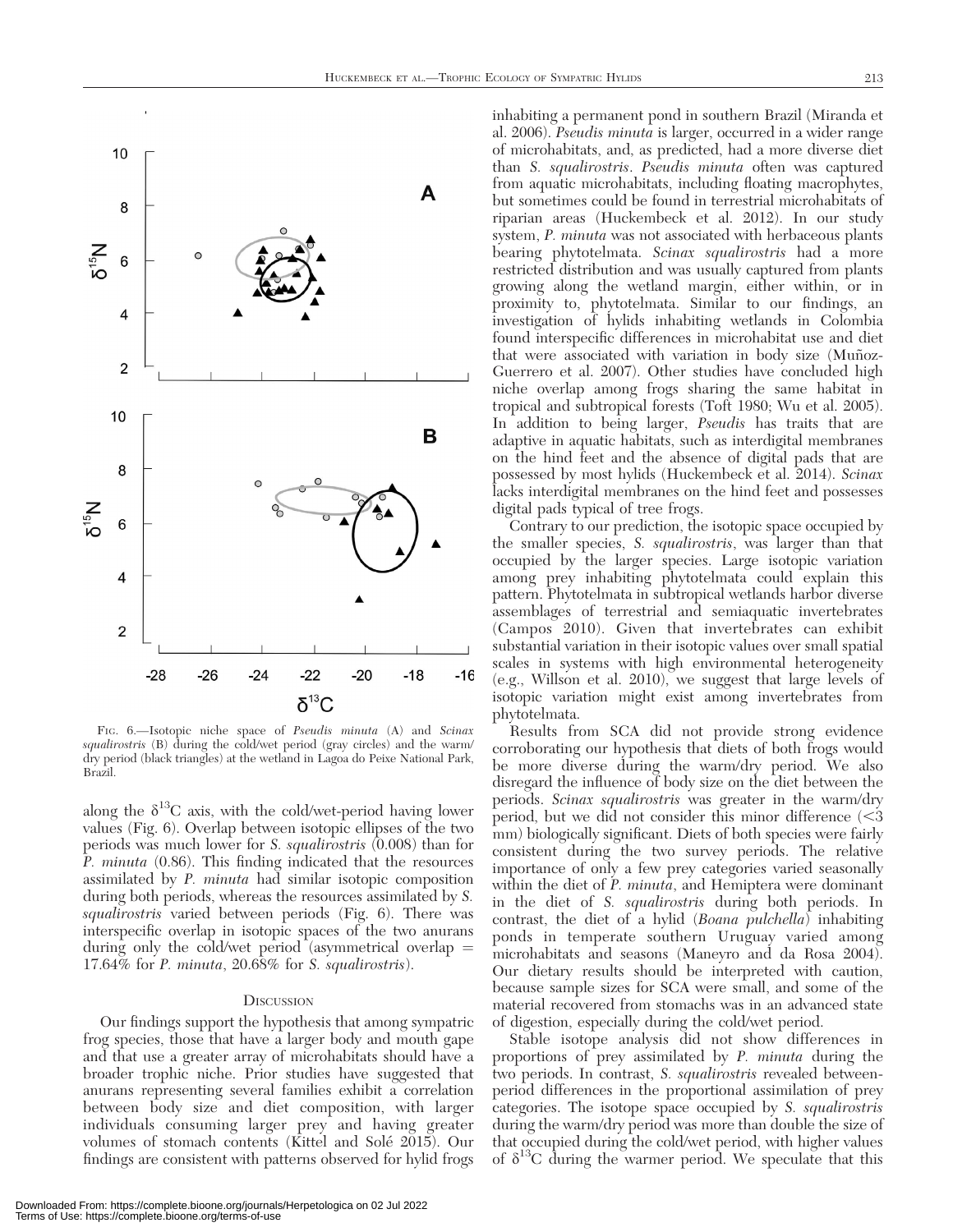difference in carbon isotopic ratios might reflect assimilation of material from herbivorous insects that feed on plants using the  $C_4$  photosynthetic pathway (e.g., terrestrial grasses) that typically are enriched in  ${}^{13}$ C. During the warm/dry period, these insects probably become more available to frogs as wetted marginal areas shrink. In Panamanian highland streams, frogs showed a variation in their isotopic values, indicating that sources of prey vary in riparian areas (Whiles et al. 2006). To evaluate our hypothesis, we suggest that future studies at this site examine the isotopic variation of more invertebrate taxa, as well as  $C_4$  grasses.

Our prey availability survey revealed higher prey densities during the warm/dry period. Seasonal variation in invertebrate communities has been reported in other studies of subtropical wetlands, with invertebrate densities increasing and species richness decreasing as water levels recede (Moraes et al. 2014). Both adult and larval communities of anurans in tropical latitudes have been found to respond to changes in resource availability (Toft 1980; Whiles et al. 2006; Altig et al. 2007). However, the two hylids in the present study did not exhibit seasonal dietary variation. Both hylids have been described as opportunistic, generalist predators (Huckembeck et al. 2014; Kittel and Solé 2015). Changes in diets of both frog species seemed to be driven largely by changes in the relative proportions of prey types in their respective microhabitats. Given small sample sizes, however, this inference is tentative.

Isotopic spaces occupied by P. minuta and S. squalirostris overlapped broadly during the cold/wet period when higher rainfall produced a hydrologic pulse that connected aquatic habitats in the wetland (Garcia et al. 2017). Hydrologic connectivity promotes entry of terrestrial invertebrates, vegetation, and riparian detritus into aquatic habitats (Rezende and Mazzoni 2005). During floodplain inundation, new growth of floating aquatic vegetation and emergent riparian plants support spiders, ants, and other terrestrial invertebrates (Campos 2010). Terrestrial arthropods are probably more vulnerable to predation by hylid frogs under these conditions, resulting in stronger linkages between terrestrial and aquatic food-web compartments. Moreover, higher dispersal of invertebrate prey between phytotelmata housed in emergent plants and floating aquatic vegetation (Zilli and Marchese 2011) could have contributed to higher overlap between isotopic spaces of the two frog species during the cold/wet period.

Aquatic ecosystems in subtropical and tropical latitudes are strongly influenced by unimodal or bimodal annual rainfall (Winemiller 1990; Bunn and Arthington 2002), and amphibian ecology should show corresponding temporal responses (Babbit 2005; Maltchik et al. 2008). Our study revealed an appreciable influence of seasonality on the trophic ecology in only one of the two hylid species. Both of these anurans are trophic generalists that feed opportunistically on insects, but only P. minuta underwent a major seasonal diet shift. Microhabitat use and morphological constraints appear to be important factors that influence the trophic ecology of these species. Nonetheless, both species link aquatic and terrestrial compartments of the wetland food web, and therefore can serve as sensitive indicators of environmental impacts to the system.

Acknowledgments.—We thank International Foundation for Science (grant no. A/4419-1), Conselho Nacional de Desenvolvimento Científico e Tecnológico (CNPq; grant no. 482920/2007-6), and Coordenação de Aperfeiçoamento de Pessoal de Nível Superior (graduate scholarship to SH) for providing research funds. AMG acknowledges fellowship support from CNPq (grant no. 310141/2015-0). This is a contribution of the research group Grupo de Análises de Isótopos Estáveis em Ambientes Aquáticos (GAIA-FURG/CNPq). This study was carried out under a permit provided by the Brazilian National Environmental Agency (ICMBio-SISBIO no. 14523-3).

#### LITERATURE CITED

- Albernaz, T.L., E.R. Secchi, L.R. Oliveira, and S. Botta. 2016. Ontogenetic and gender-related variation in the isotopic niche within and between three species of fur seals (genus Arctocephalus). Hydrobiologia 787:123– 139.
- Altig, R., M.R. Whiles, and C.L. Taylor. 2007. What do tadpoles really eat? Assessing the trophic status of an understudied and imperiled group of consumers in freshwater habitats. Freshwater Biology 52:386–395.
- Araújo, M.S., D.I. Bolnick, G. Machado, A.A. Giaretta, and S.F Dos Reis.  $2007$ . Using  $\delta$  13 C stable isotopes to quantify individual-level diet variation. Oecologia 152:643–654.
- Babbitt, K.J. 2005. The relative importance of wetland size and hydroperiod for amphibians in southern New Hampshire, USA. Wetlands Ecology and Management 13:269–279.
- Bearhop, S., C.E. Adams, S. Waldron, R.A. Fuller, and H. MacLeod. 2004. Determining trophic niche width: A novel approach using stable isotope analysis. Journal of Animal Ecology 73:1007-1012.
- Brown, S.C., J.J. Bizzarro, G.M. Cailliet, and D.A. Ebert. 2012. Breaking with tradition: Redefining measures for diet description with a case study of the Aleutian skate Bathyraja aleutica (Gilbert 1896). Environmental Biology of Fishes 95:3–20.
- Bunn, S.E., and A.H. Arthington. 2002. Basic principles and ecological consequences of altered flow regimes for aquatic biodiversity. Environmental Management 30:492–507.
- Campos, R.E. 2010. Eryngium (Apiaceae) phytotelmata and their macroinvertebrate communities, including a review and bibliography. Hydrobiologia 652:311–328.
- Carvalho-Rocha, V., B.C. Lopes, and S. Neckel-Oliveira. 2017. Interindividual patterns of resource use in three subtropical Atlantic Forest frogs. Austral Ecology 43:150–158. https://doi.org/10.1111/aec.12552
- Cloyed, C.S., and P.K. Eason. 2017. Niche partitioning and the role of intraspecific niche variation in structuring a guild of generalist anurans. Royal Society Open Science 4:170060.
- Cloyed, C.S., S.D. Newsome, and P.K. Eason. 2015. Trophic discrimination factors and incorporation rates of carbon and nitrogen stable isotopes in adult Green Frogs, Lithobates clamitans. Physiological and Biochemical Zoology 88:576–585.
- Condini, M.V., D.J. Hoeinghaus, and A.M. Garcia. 2015. Trophic ecology of dusky grouper Epinephelus marginatus (Actinopterygii, Epinephelidae) in littoral and neritic habitats of southern Brazil as elucidated by stomach contents and stable isotope analyses. Hydrobiologia 743:109–125.
- Frost, D.R. 2017. Amphibian species of the world: An online reference, version 6.0. American Museum of Natural History, USA. Available at http://research.amnh.org/herpetology/amphibia/index.html. Archived by WebCite at http://www.webcitation.org/6yppAF3Pr on 16 October 2017.
- Garcia, A.M., K.O. Winemiller, D.J. Hoeinghaus, . . . C. Ducatti. 2017. Hydrologic pulsing promotes spatial connectivity and food web subsidies in a subtropical coastal ecosystem. Marine Ecology Progress Series 567:17–28.
- Gutiérrez-Cárdenas, P.D.A., K. Castillo, D. Martinez, C.F.D. Rocha, and M.A. Rojas-Rivera. 2016. Trophic ecology of Pristimantis labiosus (Anura: Craugastoridae) from South-Western Colombia. North-Western Journal of Zoology 12:102–109.
- Hammer, Ø. 2017. PAST: Paleontological Statistics, Reference Manual. University of Oslo, Norway. Available at https://folk.uio.no/ohammer/ past/. Archived by WebCite at http://www.webcitation.org/6vQmcGInk on 16 August 2016.
- Hocking, D.J., and K.J. Babbitt. 2014. Amphibian contributions to ecosystem services. Herpetological Conservation and Biology 9:1–17.
- Huckembeck, S., M. Claudino, F. Corrêa, R.F. Bastos, D. Loebmann, A.M. Tozetti, and A.M. Garcia. 2012. The activity patterns and microhabitat use of Pseudis minuta Günther, 1858 (Anura, Hylidae) in the Lagoa do Peixe National Park, a biosphere reserve of the Brazilian subtropics. Brazilian Journal of Biology 72:331–336.
- Huckembeck, S., D. Loebmann, E.F. Albertoni, S.M. Hefler, M.C. Oliveira,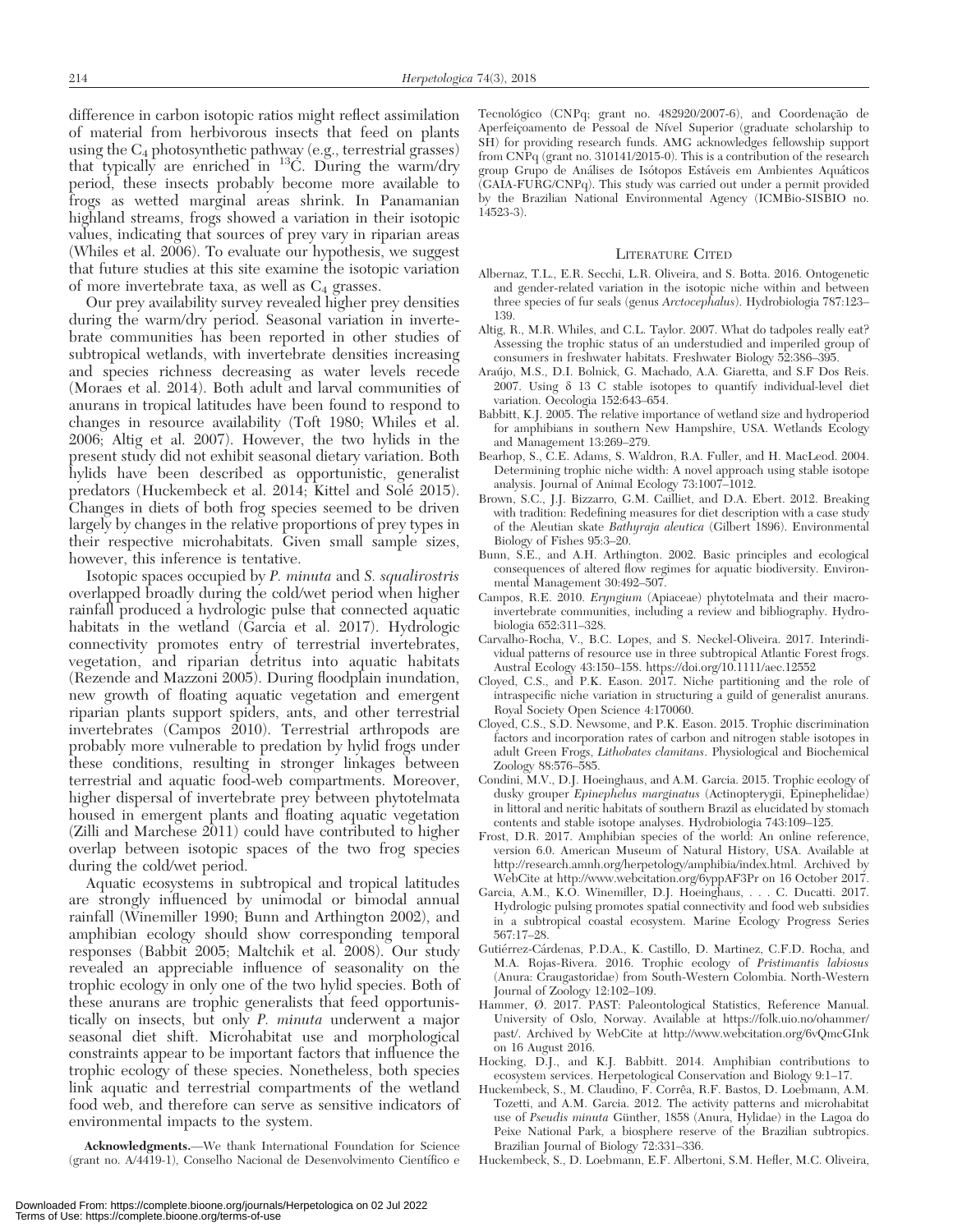and A.M. Garcia. 2014. Feeding ecology and basal food sources that sustain the Paradoxal frog Pseudis minuta: Multiple approaches combining stomach content, prey availability, and stable isotopes. Hydrobiologia 740:253–264.

- Inmet (Instituto Nacional de Meteorologia). 2010. Normas climatologicas. ´ Available at http://www.inmet.gov.br/portal/index.php?r=estacoes/ estacoesAutomaticas. Archived by WebCite at http://www.webcitation. org/6yppdxk62 on 16 August 2016.
- Jackson, A.L., R. Inger, A.C. Parnell, and S. Bearhop. 2011. Comparing isotopic niche widths among and within communities: SIBER—Stable Isotope Bayesian Ellipses in R. Journal of Animal Ecology 80:595–602.
- Kittel, R.N., and M. Sole. 2015. Diet of the striped snouted treefrog Scinax squalirostris (Anura: Hylidae) in southern Brazil. Herpetological Notes 8:157–160.
- Layman, C.A., M.S. Araujo, R. Boucek, . . . S. Bearhop. 2012. Applying stable isotopes to examine food-web structure: An overview of analytical tools. Biological Reviews 87:545–562.
- Lima, A.P., and W.E. Magnusson. 1998. Partitioning seasonal time: Interactions among size, foraging activity and diet in leaf-litter frogs. Oecologia 116:259–266.
- Macale, D., L. Vignoli, and G.M. Carpaneto. 2008. Food selection strategy during the reproductive period in three syntopic hylid species from a subtropical wetland of north-east Argentina. Herpetological Journal 18:49–58.
- Maltchik, L., A.S. Rolon, and P. Schott. 2007. Effects of hydrological variation on the aquatic plant community in a floodplain palustrine wetland of southern Brazil. Limnology 8:23–28.
- Maltchik, L., C.D. Peixoto, C. Stenert, L.F.B. Moreira, and I. F. Machado. 2008. Dynamics of the terrestrial amphibian assemblage in a flooded riparian forest fragment in a neotropical region in the south of Brazil. Brazilian Journal of Biology 68:763–769.
- Maneyro, R., and I. da Rosa. 2004. Temporal and spatial changes in the diet of Hyla pulchella (Anura, Hylidae) in southern Uruguay. Phyllomedusa 3:101–103.
- Miranda, T., M. Ebner, M. Sole, and A. Kwet. 2006. Spatial, seasonal and ´ intrapopulational variation in the diet of Pseudis cardosoi (Anura: Hylidae) from the Araucaria Plateau of Rio Grande do Sul, Brazil. South American Journal of Herpetology 1:121–130.
- Moraes, A.B., C. Stenert, A.S. Rolon, and L. Maltchik. 2014. Effects of landscape factors and hydroperiod on aquatic macroinvertebrates with different dispersal strategies in southern Brazil ponds. Journal of Freshwater Ecology 29:319–335.
- Moser, C.F., F.R. De Avila, M. De Oliveira, and A.M. Tozetti. 2017. Diet composition and trophic niche overlap between two sympatric species of Physalaemus (Anura, Leptodactylidae, Leiuperinae) in a subtemperate forest of southern Brazil. Herpetological Notes 10:9–15.
- Muñoz-Guerrero, J., V.H. Serrano, and M.P. Ramírez-Pinilla. 2007. Microhabitat use, diet and time of activity of four sympatric neotropical hylid frogs (Anura: Hylidae). Caldasia 29:413–425.
- Newsome, S.D., C. Martinez Del Rio, S. Bearhop, and D.L. Phillips. 2007. A niche for isotopic ecology. Frontiers in Ecology and the Environment 5:429–436.
- Ordoñez-Ifarraguerri, A., H.H. Siliceo-Cantero, I. Suazo-Ortuño, and J. Alvarado-Díaz. 2017. Does a frog change its diet along a successional forest gradient? The case of the Shovel-Nosed Treefrog (Diaglena spatulata) in a tropical dry forest in western Mexico. Journal of Herpetology 51:411–416.
- Parnell, A.C., R. Inger, S. Bearhop, and A.L. Jackson. 2010. Source

partitioning using stable isotopes: Coping with too much variation. PloS One 5:e9672. https://doi.org/10.1371/journal.pone.0009672

- Peterson, B.J., and B. Fry. 1987. Stable isotopes in ecosystem studies. Annual Review of Ecology and Systematics 18:293–320.
- Phillips, D.L., R. Inger, S. Bearhop, A.L. Jackson, J.W. Moore, A.C. Parnell, B.X. Semmens, and E.J. Ward. 2014. Best practices for use of stable isotope mixing models in food-web studies. Canadian Journal of Zoology 92:823–835.
- Post, D.M. 2002. Using stable isotopes to estimate trophic position: Models, methods, and assumptions. Ecology 83:703–718.
- Ranvestel, A.W., K.R. Lips, C.M. Pringle, M.R. Whiles, and R.J. Bixby. 2004. Neotropical tadpoles influence stream benthos: Evidence for the ecological consequences of decline in amphibian populations. Freshwater Biology 49:274–285.
- Rezende, C.F., and R. Mazzoni. 2005. Seasonal variation in the input of allochthonous matter in an Atlantic Rain Forest stream, Ilha Grande-RJ. Acta Limnologica Brasiliensia 17:167–175.
- Simioni, J.P.D., L.A. Guasselli, and C.B. Etchelar. 2017. Connectivity among wetlands of EPA of Banhado Grande, RS. Revista Brasileira de Recursos Hídricos 22:e15.
- Swanson, H.K., M. Lysy, M. Power, A.D. Stasko, J.D. Johnson, and J.D. Reist. 2015. A new probabilistic method for quantifying n-dimensional ecological niches and niche overlap. Ecology 96:318–324.
- Toft, C.A. 1980. Feeding ecology of thirteen syntopic species of anurans in a seasonal tropical environment. Oecologia 45:131–141.
- Trakimas, G., T.D. Jardine, R. Barisevičiūtė, A. Garbaras, R. Skipitytė, and V. Remeikis. 2011. Ontogenetic dietary shifts in European Common Frog (Rana temporaria) revealed by stable isotopes. Hydrobiologia 675:87–95.
- Vanderklift, M.A., and S. Ponsard. 2003. Sources of variation in consumerdiet δ15N enrichment: A meta-analysis. Oecologia 136:169-182.
- Whiles, M.R., K.R. Lips, C.M. Pringle, ... S. Peterson. 2006. The effects of amphibian population declines on the structure and function of neotropical stream ecosystems. Frontiers in Ecology and the Environment 4:27–34.
- Willson, J.D., C.T. Winne, M.A. Pilgrim, C.S. Romanek, and J.W. Gibbons. 2010. Seasonal variation in terrestrial resource subsidies influences trophic niche width and overlap in two aquatic snake species: A stable isotope approach. Oikos 119:1161–1171.
- Winemiller, K.O. 1990. Spatial and temporal variation in tropical fish trophic networks. Ecological Monographs 60:331–367.
- Winemiller, K.O., S.C. Zeug, C.R. Robertson, B.K. Winemiller, and R.L. Honeycutt. 2011. Food-web structure of coastal streams in Costa Rica revealed by dietary and stable isotope analyses. Journal of Tropical Ecology 27:463–476.
- Wu, Z., Y. Li, Y. Wang, and M.J. Adams. 2005. Diet of introduced Bullfrogs (Rana catesbeiana): Predation on and diet overlap with native frogs on Daishan Island, China. Journal of Herpetology 39:668–674.
- Zar, J.H. 1994. Biostatistical Analysis, 2nd ed. Prentice Hall, USA.
- Zedler, J.B. 2000. Progress in wetland restoration ecology. Trends in Ecology & Evolution 15:402–407.
- Zilli, F.L., and M.R. Marchese. 2011. Patterns in macroinvertebrate assemblages at different spatial scales. Implications of hydrological connectivity in a large floodplain river. Hydrobiologia 663:245–257.

Accepted on 12 May 2018 Associate Editor: Pilar Santidrián Tomillo